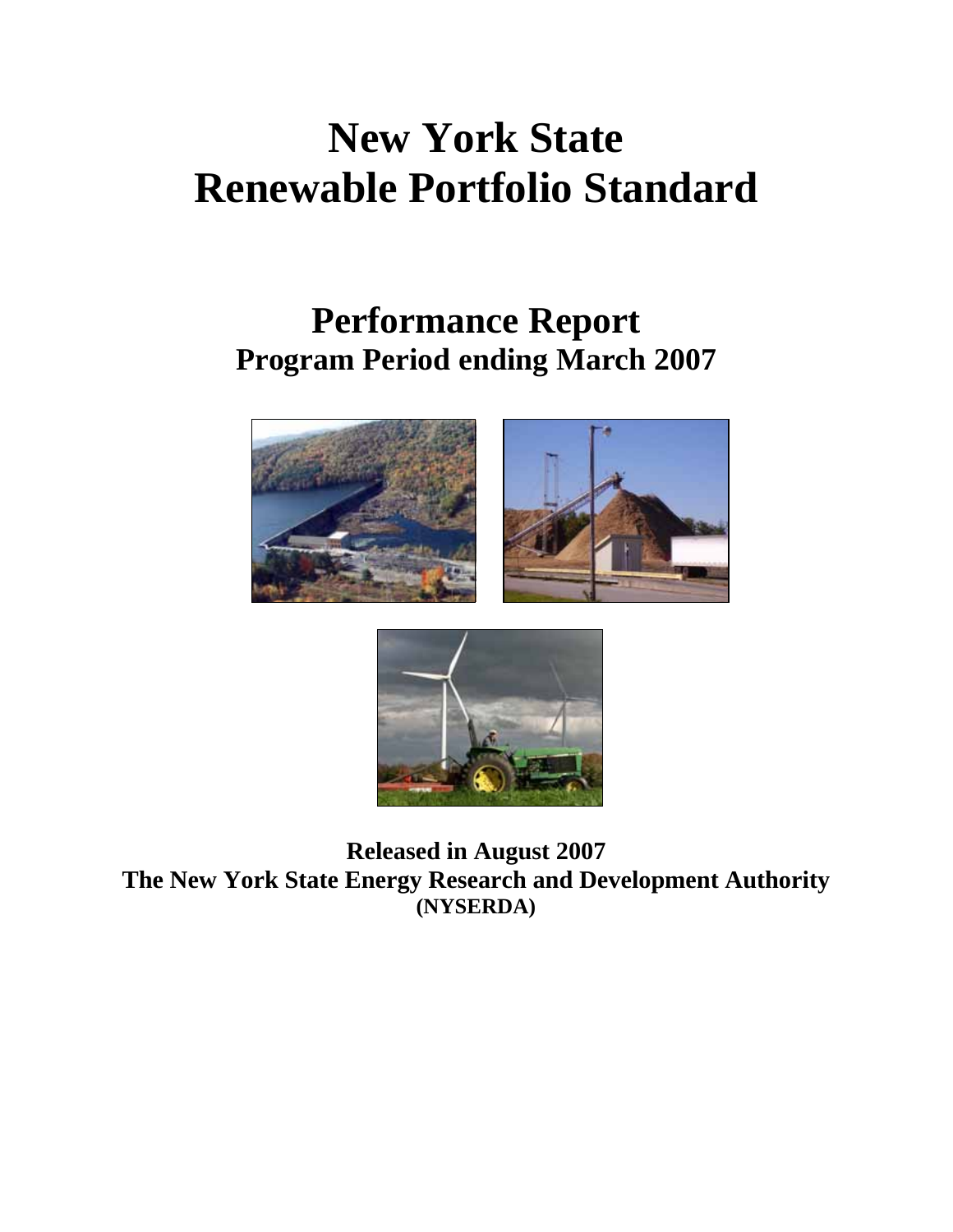Photo Credits:

Lyonsdale Biomass Facility: Kevin Hale, NYSERDA Maple Ridge Wind Farm: PPM Energy, LLC Spier Falls Hydroelectric Facility: Erie Boulevard Hydropower, LP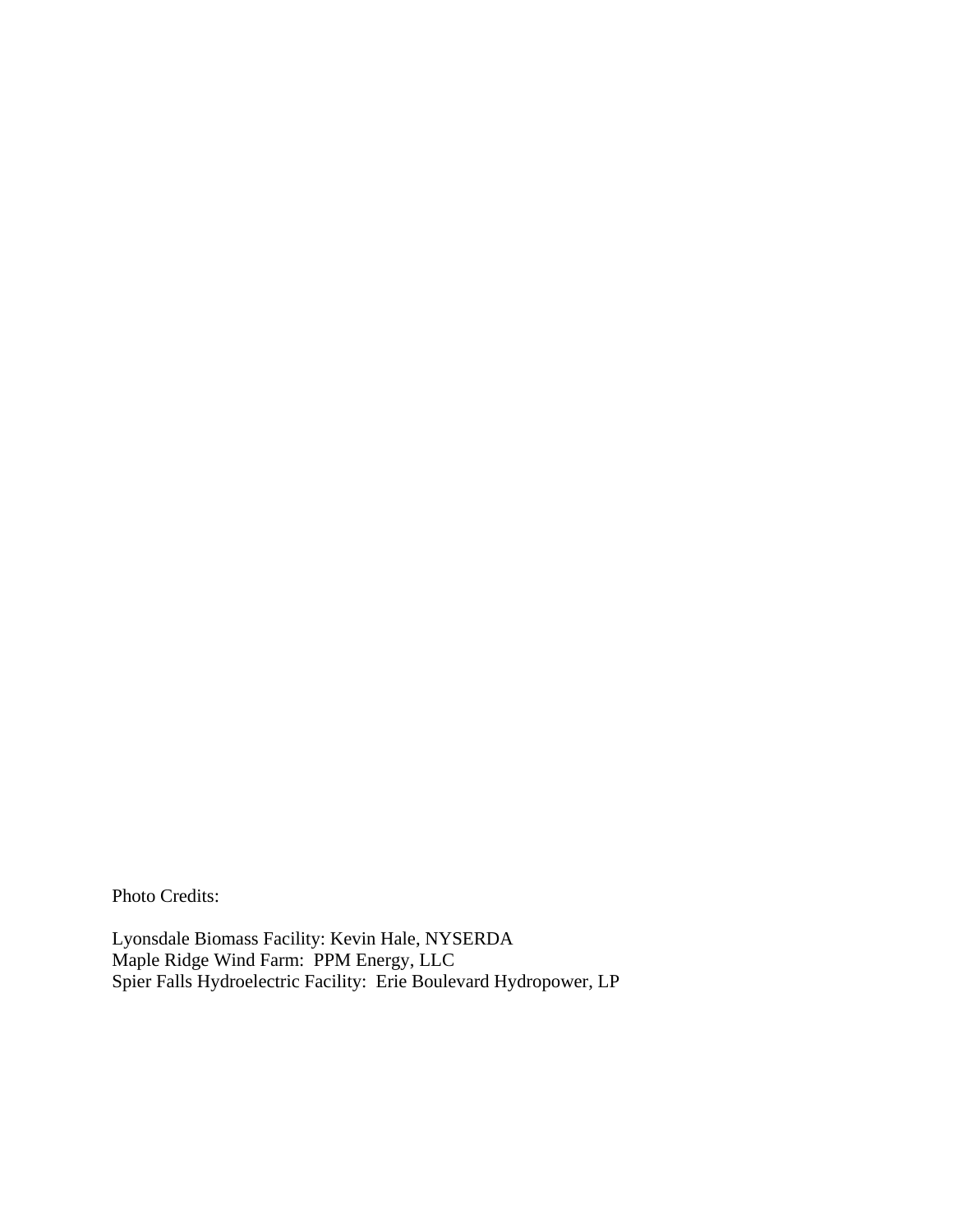### **Table of Contents**

| Appendix A - RPS Program Budget and Funding Through 2013 (in Million \$)  A-1 |  |
|-------------------------------------------------------------------------------|--|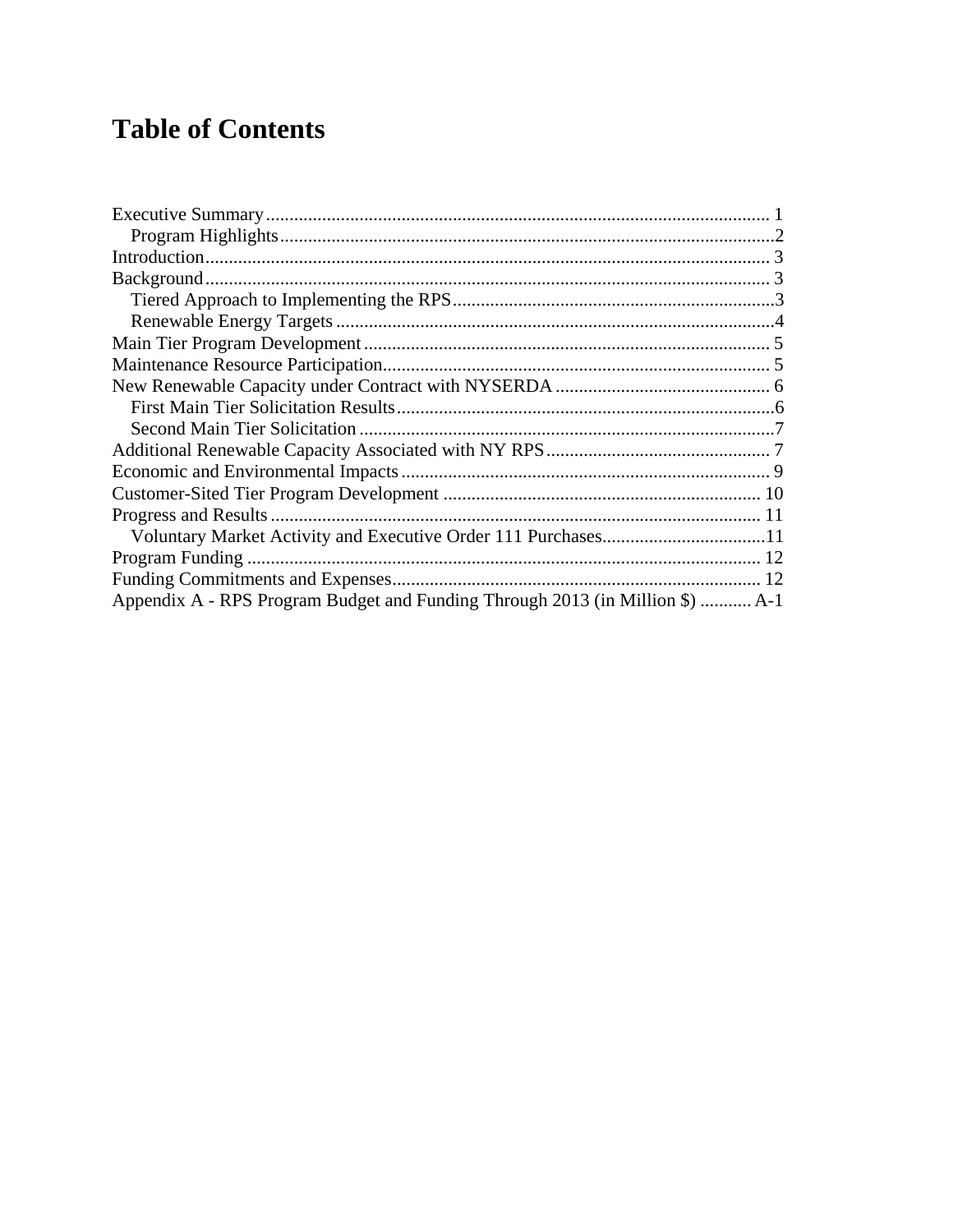### <span id="page-3-0"></span>**Executive Summary**

From January 1, 2006 through the first quarter of 2007 ("the reporting period"), NYSERDA and the Department of Public Service have taken several actions to implement the New York State Renewable Portfolio Standard program (RPS). Some of the major actions include the acceptance of two facilities into the RPS program as Maintenance Resources<sup>[1](#page-3-1)</sup> and the completion of a second Main Tier competitive solicitation. In addition to the major actions taken by NYSERDA and the Department of Public Service to implement the RPS, several contracts from the first RPS Main Tier solicitation commenced during the reporting period.

The 19 Megawatt ("MW") Lyonsdale Biomass plant located in Lewis County, NY and the 20 MW Boralex Biomass plant located in Franklin County, NY were both accepted into the RPS program as Maintenance Resources during the reporting period. As a result of the financial support that will be provided to these two plants under the RPS, New York will enjoy the retention of 39 MW of valuable base load energy capacity along with several dozen full and part time jobs.

During calendar year 2006, NYSERDA paid production incentives on approximately 582,000 Megawatt hours ("MWh") of production from five renewable energy facilities awarded contracts from the first Main Tier solicitation. While contractors from this solicitation were required to build 254 MW of new renewable capacity, more than 344 MW was actually built and is currently operating. This was due in large part to a 90 Megawatt expansion of the Maple Ridge wind farm located in Lewis County, NY, taking it to 321 Megawatts to become the second largest wind farm in North America. $2$ 

Early in the first quarter of 2007, NYSERDA announced that twenty new renewable electric generating facilities in New York were selected in the second Main Tier competitive solicitation. The diverse award group includes ten existing hydroelectric facilities that have been or will be upgraded, nine new wind facilities, and one biomass facility planning to displace coal with biomass as a fuel to produce electricity. While contractors from this second solicitation will be required to build 583 MW of new renewable capacity, project sponsors have indicated that their project plans call for more than 862 MW of new renewable capacity.

When combining the results of the first two Main Tier solicitations with the capacity above that under contract with NYSERDA, the total new renewable capacity associated with the RPS program could exceed 1,206 MW by the fall of 2008. This total renewable capacity is expected to produce approximately 3.6 million MWh of electricity per year, or enough clean energy to supply 600,000 average size homes.

NYSERDA estimates that more than \$1.9 billion will be invested to construct the New York based renewable generation facilities awarded contracts under the RPS. These investments have the potential to yield more than \$720 million of in-state economic benefits over a 20-year period. In addition to these significant economic benefits, the facilities awarded contracts under the RPS

 $\overline{a}$ 

<span id="page-3-1"></span><sup>&</sup>lt;sup>1</sup> The Maintenance Resource category was created as a subset of the Main Tier. It is designed to provide as needed support to renewable facilities in service prior to January 1, 2003.

<span id="page-3-2"></span> $\frac{2}{3}$  Based on 2006 figures released by the American Wind Energy Association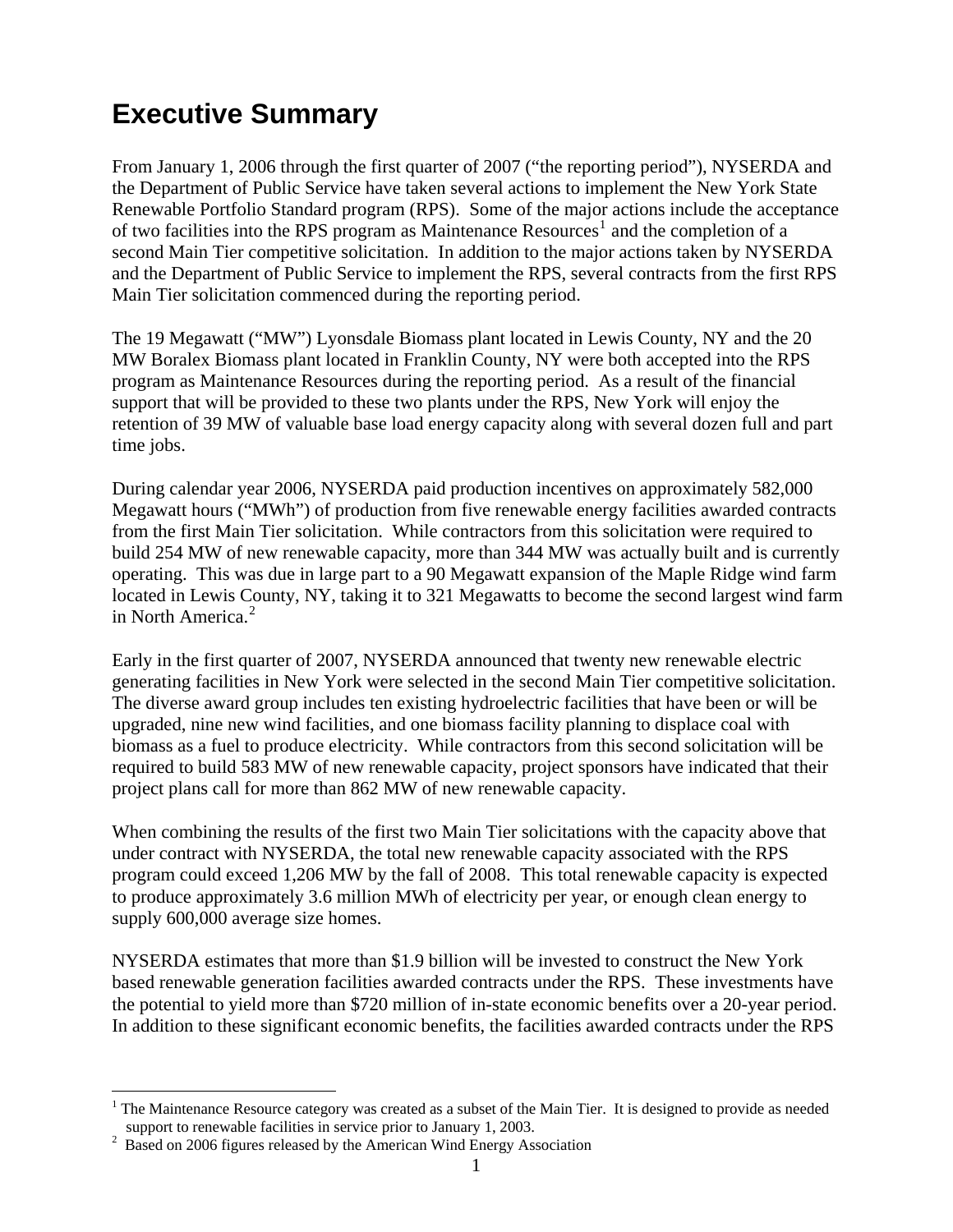<span id="page-4-0"></span>will provide added environmental benefits, with potential reductions of 2,000 tons of nitrogen oxides, 4,400 tons of sulfur oxides, and 1.3 million tons of carbon dioxide per year.

### *Program Highlights*

- **-** The RPS program has helped to support the construction of the 321 MW Maple Ridge Wind Farm located in Lewis County, NY, which at that time made the project the second largest wind farm in North America.
- **-** New renewable capacity installed since the onset of the RPS program could exceed 1,206 MW by the end of 2008, of which 1,184 would be located in New York.
- **-** It is estimated that \$1.9 billion will be invested in New York by the end of 2008 to finance this 1,184 MW of new in-state renewable capacity.
- **-** The estimated economic benefits that could accrue to NY with these in-state investments could exceed \$720 million over the next 20 years.
- **-** Bid prices contracted under the second Main Tier solicitation were more than 30% lower than under the first Main Tiersolicitation (\$15 per megawatt hour compared to \$22.90 per megawatt hour).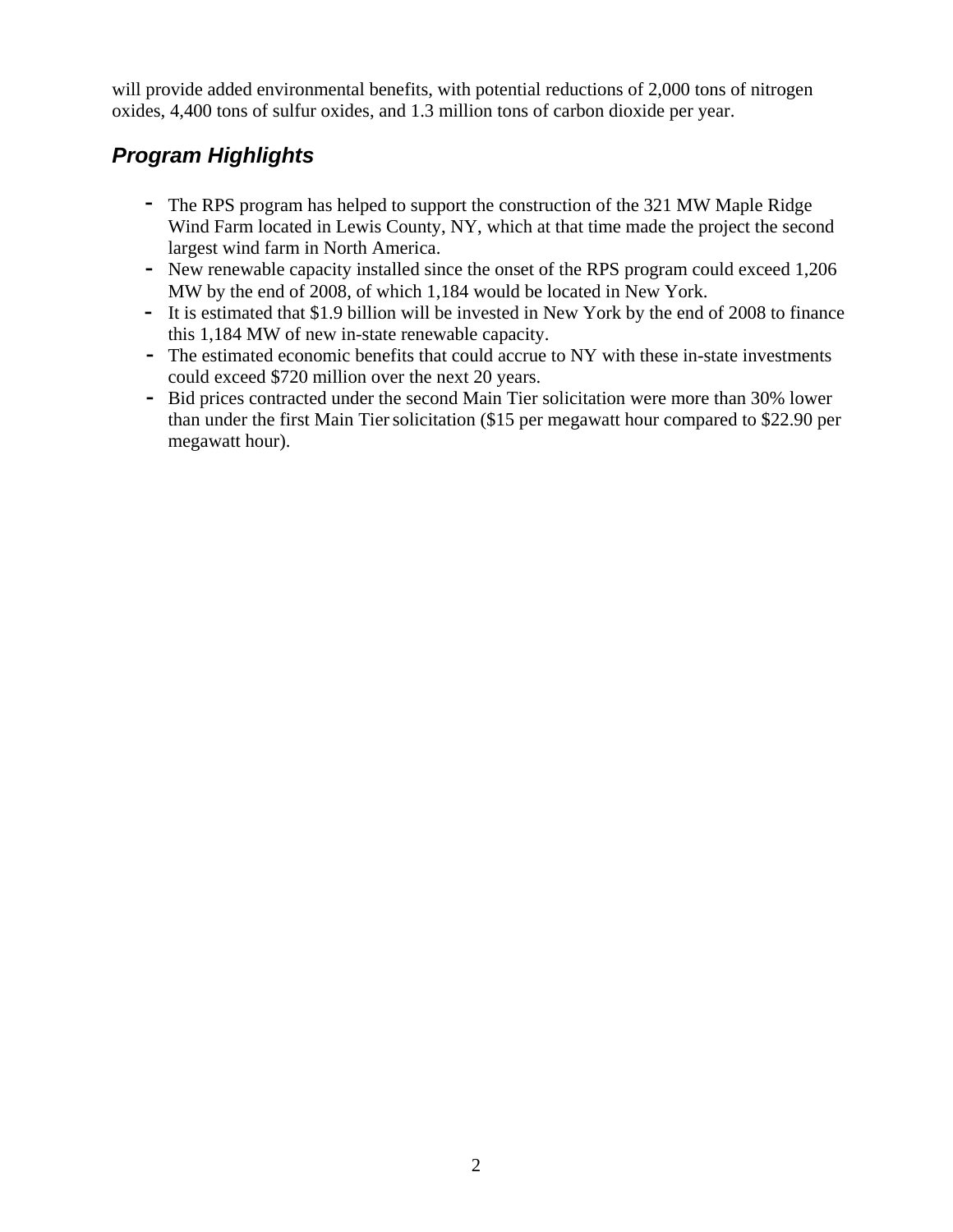### <span id="page-5-0"></span>**Introduction**

This report summarizes activities conducted by NYSERDA and the Department of Public Service in implementing the New York State Renewable Portfolio Standard (RPS). The report includes background on the RPS, including objectives and performance targets, a description of recently completed program design and implementation activities, and a summary of program outcomes, funding and expenses. The program report for activities conducted through the end of 2005 can be found at [http://www.nyserda.org/rps/resourcesReports.asp.](http://www.nyserda.org/rps/resourcesReports.asp)

### **Background**

The 2002 State Energy Plan warned of the possible consequences of New York's heavy dependence on fossil fuel. The plan noted that the State's fossil fuel resources (gas, coal, oil) are largely imported from abroad or out-of-state, have significant long-term negative environmental impacts, and face ultimate depletion. The New York State Public Service Commission (PSC) initiated on February 19, 2003, a proceeding to explore the development of a Renewable Portfolio Standard (RPS). On September 24, 2004, the PSC issued an order<sup>[3](#page-5-1)</sup> adopting an RPS, with a goal of increasing the proportion of renewable energy used by New York consumers from the then current 19.3% to at least 25% by the end of 2013.

As part of the September 24, 2004 Order, the PSC designated the New York State Energy Research and Development Authority (NYSERDA) as the central procurement administrator for the RPS Program. This approach assures that all contributing ratepayers pay a pro rata share for the public benefits resulting from the RPS program. The PSC ordered the major investor-owned utilities to collect funds from ratepayers to be administered by NYSERDA for the purpose of achieving an RPS target set at 25% of retail consumption. The PSC expects that at least 1% of the 25% target will come from retail customers ("Voluntary Market"), so that at the end of the RPS program period in 2013, the State will have a quarter of its energy use provided by renewable resources.

### *Tiered Approach to Implementing the RPS*

The PSC established two tiers of resource types under the RPS program. The first, or "Main Tier," consists primarily of medium to large-scale electric generation facilities that sell their electrical output into the wholesale power market administered by the New York Independent System Operator (NYISO). The second or "Customer-Sited Tier" consists of smaller, "behindthe-meter" resources such as solar and small wind projects that produce power for use on site. Eligible resources and technologies for both the Main and Customer-Sited Tiers are currently described in Orders issued by PSC; they may change over time (refer to Appendix B of the April 1[4](#page-5-2), 2005 Order<sup>4</sup> of the PSC). The RPS program includes a process for evaluation of new resources/technologies for eligibility as the program progresses. For example, the PSC added anaerobic digestion (biogas generation) as an eligible Customer-Sited Tier resource during 2005.

<span id="page-5-1"></span> $\overline{a}$ 3 Order Regarding Retail Renewable Portfolio Standard, Case 03-E-0188.

<span id="page-5-2"></span><sup>4</sup> Order Approving Implementation Plan, Adopting Clarifications, and Modifying Environmental Disclosure Program, Case 03-E-0188.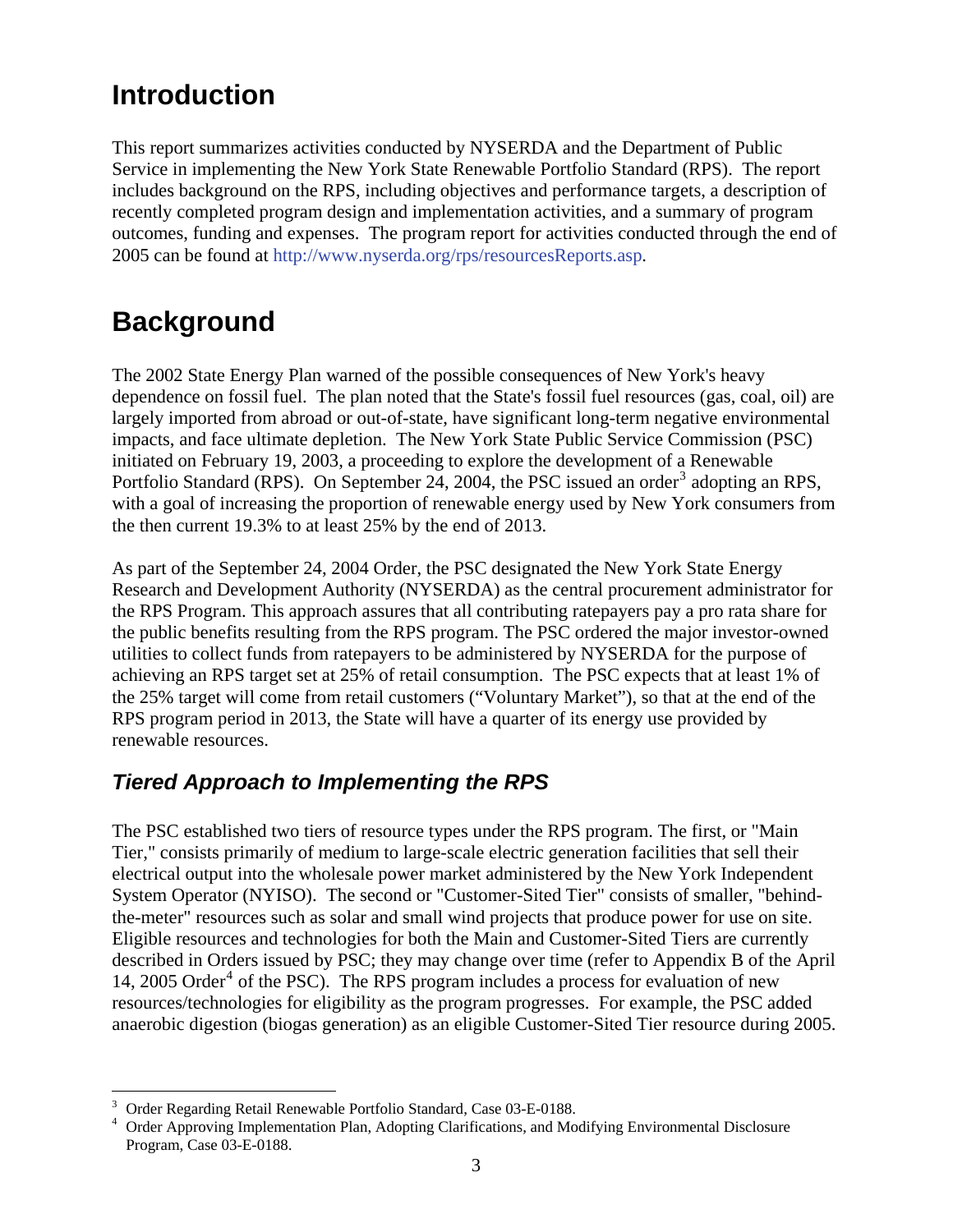<span id="page-6-0"></span>In most other states with RPS programs, the local delivery utilities are required to supply their customers with a certain percentage of electricity from renewable sources. In the Main Tier component of the NY RPS program, NYSERDA, as the central procurement administrator, does not procure electricity. Rather, NYSERDA pays a production incentive on a MWh basis for electricity produced from eligible renewable resources under long-term contracts. In exchange for receiving the production incentive, the renewable generator provides NYSERDA all rights and/or claims to the renewable environmental attributes ("RPS Attributes") associated with each MWh of renewable electricity generated and delivered to New York State. RPS Attributes include any and all reductions in harmful pollutants and emissions, such as carbon dioxide and oxides of sulfur and nitrogen.

Eligible Customer-Sited Tier resources, which include on-site photovoltaics (PV), small wind, anaerobic digesters and fuel cells, are supported through a combination of buy-down incentives and/or production incentives in a manner similar to NYSERDA's current New York Energy  $\mathcal{S}_{\text{mart}}^{\text{SM}}$  programs.

#### *Renewable Energy Targets*

The September 24, 2004 PSC Order set forth annual energy targets representing how much renewable energy should be used by New York ratepayers to satisfy the 2013 goal of having 25% of the power consumed in New York come from renewable energy. As the administrator of the RPS, NYSERDA is responsible for managing incentive programs to satisfy the Main Tier and Customer Sited Tier targets. In the September 24, 2004 PSC Order, the Commission noted an expectation that all State Agencies, under Executive Order 111 (EO 111), and retail customers ("Voluntary Market") would also contribute to the 25% goal. The RPS energy targets set forth by the PSC in its September 24, 2004 PSC Order can be found in Table 1 below.

|      | <b>Main Tier</b><br><b>Targets</b> | <b>Customer</b><br><b>Sited Tier</b><br><b>Targets</b> | <b>EO 111</b><br><b>Targets</b> | <b>Voluntary</b><br><b>Market Targets</b> | <b>Combined</b><br><b>Targets</b> |
|------|------------------------------------|--------------------------------------------------------|---------------------------------|-------------------------------------------|-----------------------------------|
| 2006 | 1,121,247                          | 25,259                                                 | 282,812                         | 228,584                                   | 1,657,902                         |
| 2007 | 2,326,171                          | 50,488                                                 | 314,579                         | 457,167                                   | 3,148,405                         |
| 2008 | 3,549,026                          | 75,685                                                 | 346,366                         | 685,751                                   | 4,656,828                         |
| 2009 | 4,767,994                          | 100,855                                                | 378,174                         | 914,335                                   | 6,161,358                         |
| 2010 | 6,012,179                          | 125,988                                                | 410,002                         | 1,142,919                                 | 7,691,088                         |
| 2011 | 7,297,746                          | 151,081                                                | 391,857                         | 1,371,502                                 | 9,212,186                         |
| 2012 | 8,556,710                          | 176,123                                                | 373,712                         | 1,600,086                                 | 10,706,631                        |
| 2013 | 9,854,038                          | 201,130                                                | 355,568                         | 1,828,670                                 | 12,239,406                        |

**Table 1: RPS Energy Targets (in Megawatt hours)** 

Note: Not shown are energy targets associated with voluntary compliance by the Long Island Power Authority (LIPA) and the New York Power Authority (NYPA)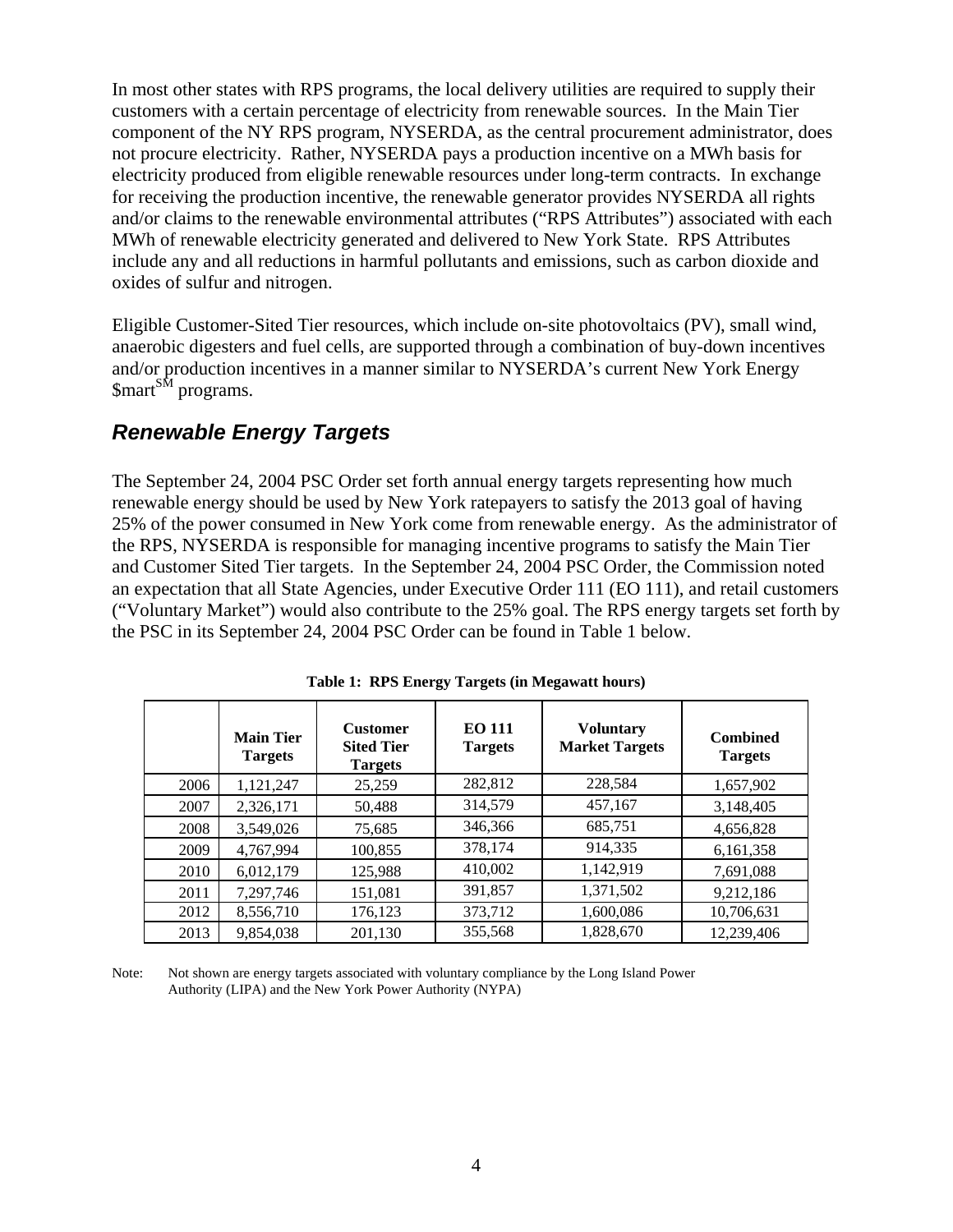### <span id="page-7-0"></span>**Main Tier Program Development**

Throughout 2006, the PSC issued a series of orders addressing open program implementation issues. In its January 26, 2006 order<sup>[5](#page-7-1)</sup>, the PSC confirmed the funding levels and procurement targets established in its September 24, 2004 order, authorized NYSERDA to conduct second and third Main Tier solicitations in 2006 and 2007 respectively, authorized the use of three solicitation approaches: (1) a declining clock auction (DCA); (2) a sealed-bid Request for Proposals (RFP); and (3) a standard offer. The PSC further authorized NYSERDA, in an order<sup>[6](#page-7-2)</sup> dated October 19, 2006, to reduce the influence that price has in project selection by assigning value to the economic benefits that accrue to New York State from resource development at a weighting not to exceed 30%.

In a series of orders effective on June 28, 2006, the PSC: (a) recognized the creation and trading of environmental attributes separate and apart from energy commodity and authorized NYSERDA and DPS to develop an attribute tracking system to account for the unique sale/trading of such attributes, including accounting for RPS Attributes; (b) established that RPS Attributes associated with physical bilateral transactions for the sale of energy to end-use consumers in New York would be allowed; and (c) required that out-of-state generators deliver energy associated with RPS Attributes to New York State on an hourly basis.

Various resource documents, studies and reports prepared by NYSERDA, DPS, and consultants employed by NYSERDA in the administration of the RPS program can be found at: <http://www.dps.state.ny.us/03e0188.htm#related>and at <http://www.nyserda.org/rps/resourcesReports.asp>

### **Maintenance Resource Participation**

 $\overline{a}$ 

The PSC established the RPS target of 25%, recognizing that 19.3% of the energy sold at retail in New York was being generated by renewable resources that existed prior to the RPS being adopted. For the purpose of ensuring that these valuable existing resources continue to operate, the PSC established an additional program category of Maintenance Resources. To be eligible to receive RPS program funding as a Maintenance Resource, generators are required to demonstrate financial hardship through a formal request to the PSC. The PSC determines the existence and degree of hardship and makes a determination as to the eligibility of the facility for Maintenance Resource treatment. The PSC may or may not grant Maintenance Resource status. If granted, the PSC determines the form and magnitude of support to be offered to the resource.

In an order dated August 31, 2005<sup>[7](#page-7-3)</sup>, the PSC granted Maintenance Resource status to the Lyonsdale Biomass Plant located in Lyons Falls, New York, and offered Lyonsdale two options: accept a long-term contract for RPS Attributes under PSC-prescribed rates, or forego such compensation in exchange for the right to compete for program contracts in the  $2<sup>nd</sup>$  Main Tier competitive solicitation. Lyonsdale elected the latter option and was awarded a contract under

<span id="page-7-1"></span><sup>&</sup>lt;sup>5</sup> Order Authorizing Additional Main Tier Solicitation, and Directing Program Modifications, Case 03-E-0188.

<span id="page-7-2"></span><sup>&</sup>lt;sup>6</sup> Order Authorizing Solicitation Methods, and Consideration of Bid Evaluation Criteria and Denying Request for Clarification, Case 03-E-0188. 7

<span id="page-7-3"></span> $7$  Order Approving Request for RPS Program Funding as a Maintenance Tier Resource, Case 03-E-0188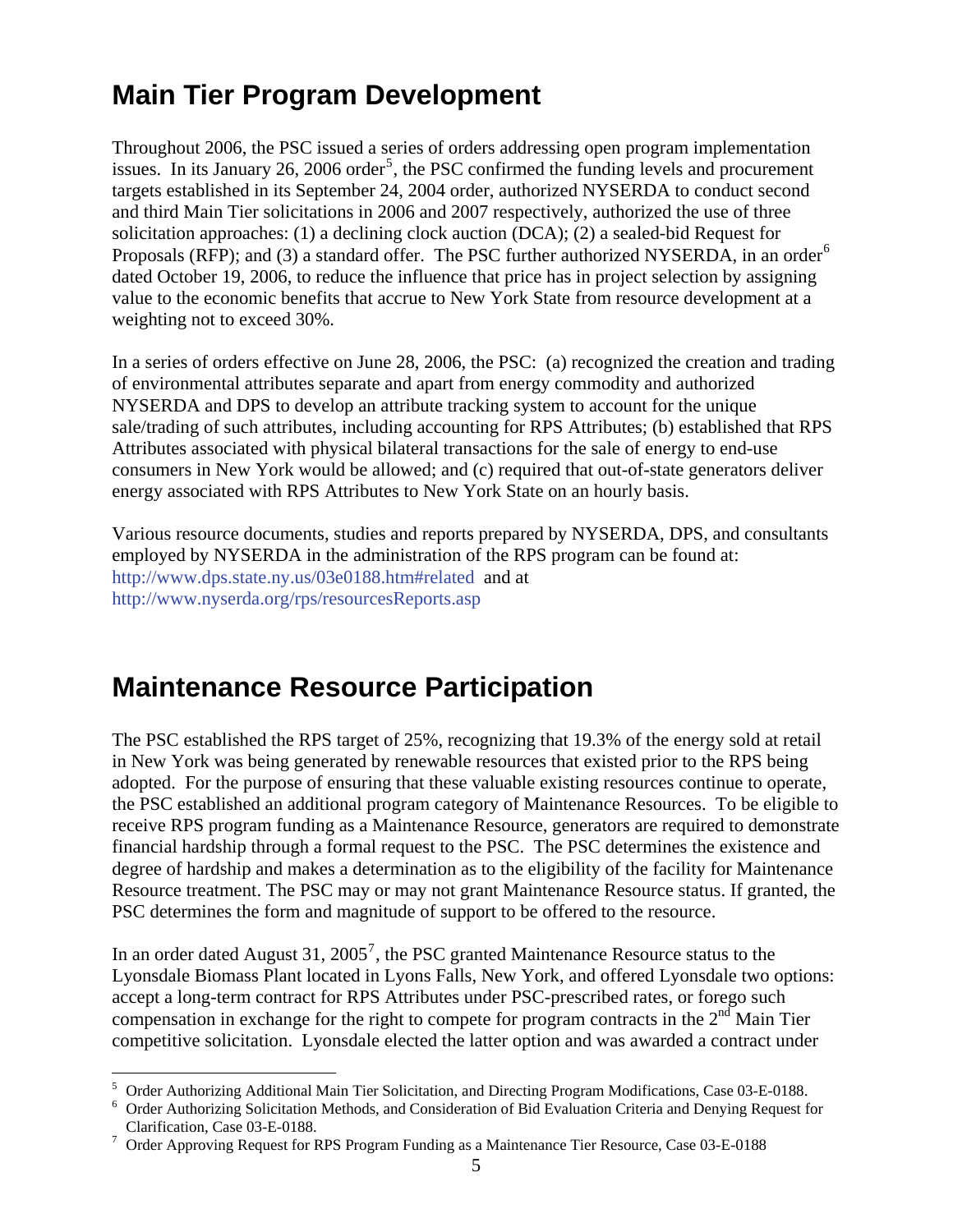<span id="page-8-0"></span>the second Main Tier solicitation, RFP 1037. Under this contract, NYSERDA is to provide Lyonsdale production incentives for up to 137,800 MWh per year for seven years beginning January 1, 2008.

A second operating biomass power plant, Boralex, located in Chateaugay, New York, requested and was granted Maintenance Resource status by the PSC in an order  $\delta$  dated February 16, 2006. Boralex accepted the terms offered by the PSC. NYSERDA entered into a 10-year contract to provide production incentives in exchange for the RPS Attributes associated with 128,000 MWh of production per year.

In combination, the Lyonsdale and Boralex Maintenance Resource contracts will support the retention of approximately 39 MW of in-state biomass capacity and involve approximately 259,000 MWh of annual energy production. The total funding committed to these contracts is approximately \$33.7 million. These maintenance resource quantities are not accounted for in terms of satisfying Main Tier incremental energy targets.

### **New Renewable Capacity under Contract with NYSERDA**

NYSERDA has conducted two competitive Main Tier solicitations in pursuit of the procurement targets set forth by the PSC. From these solicitations, NYSERDA has contracts with a total of 837 MW of new renewable capacity at twenty-three facilities, which are under contract to produce 2,775,764 MWh of renewable energy per year.

NYSERDA's first competitive Main Tier solicitation (RFP 916) was conducted in 2004 with an expected facility online date of January 1, 2006. This solicitation was issued in pursuit of the 2006 target of having 1,121,247 MWh per year available to serve New York electric retail customers by the end of the 2006 program year. The second competitive Main Tier solicitation was conducted in early 2007 with an expected facility online date of January 1, 2008. This solicitation was issued in pursuit of the 2008 target of 3,549,026 MWh per year available to serve New York electric retail customers by the end of the 2008 program year.

### *First Main Tier Solicitation Results*

 $\overline{a}$ 

The first competitive Main Tier solicitation was issued as a sealed bid pay-as-bid Request for Proposal (RFP). In this solicitation, bidders were awarded contracts based on price alone. No other factors were taken into account to determine selection and the ultimate award of a contract.

The first Main Tier solicitation resulted in NYSERDA awarding contracts to provide production incentives to seven new or upgraded facilities, three of which were located out-of-state. Two out-of-state facilities failed to perform and as a consequence, the contracts have been terminated. Under the remaining five contracts, contractors were expected to build 254 MW of new renewable capacity from which NYSERDA would provide production incentives to 865,582 MWh per year. Of the 254 MW, 232 MW was constructed in New York and 22 MW was built out-of-state. Under the first solicitation, facilities were expected to be operating by January 1,

<span id="page-8-1"></span><sup>&</sup>lt;sup>8</sup> Order Approving Request for RPS Program Funding as a Maintenance Tier Resource, Case 03-E-0188.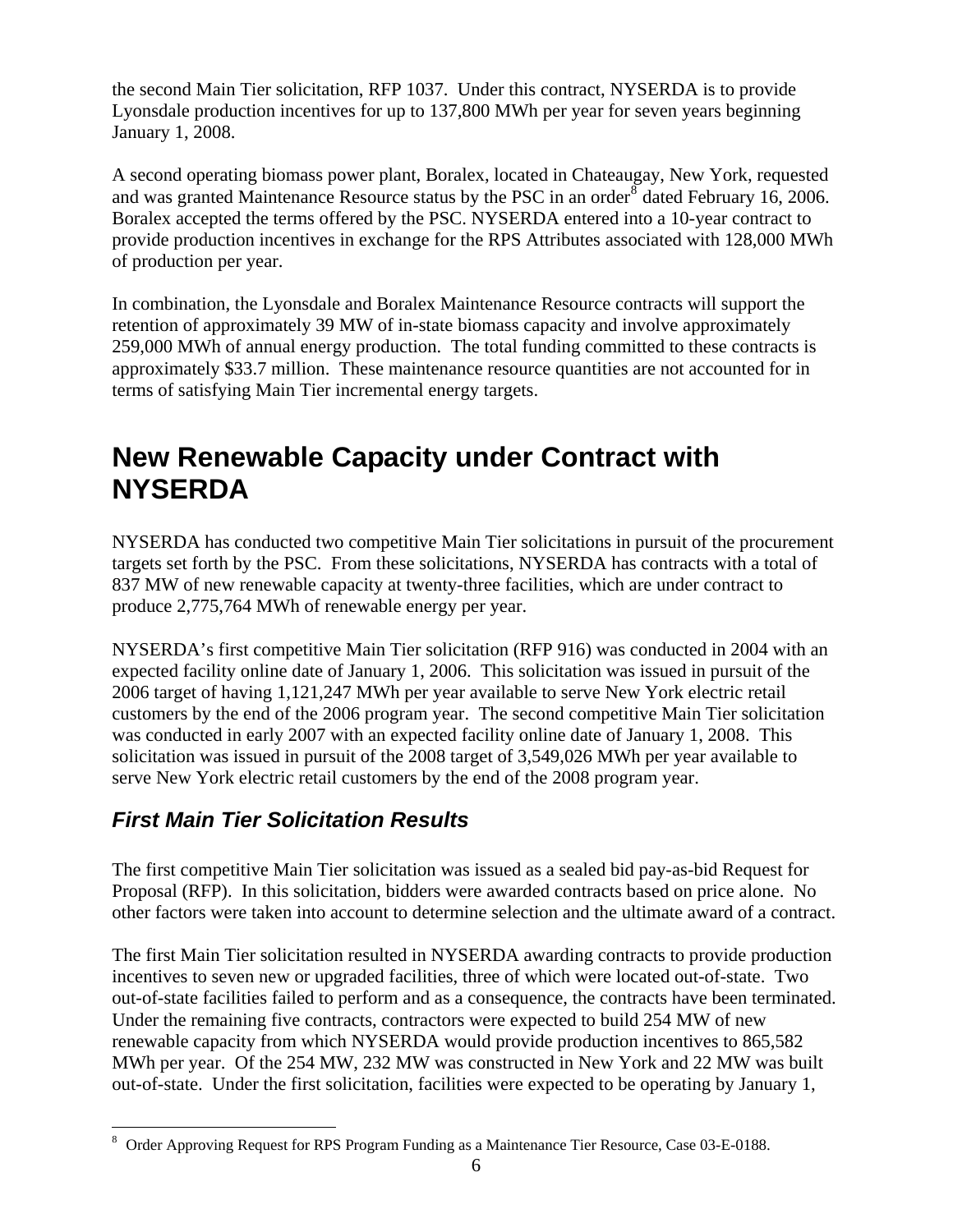<span id="page-9-0"></span>2006. Due to a delay of one facility coming online, NYSERDA only provided production incentives for approximately 582,000 MWh in 2006, or approximately 52% of that year's target. The total solicitation funding commitment associated with the first Main Tier solicitation is approximately \$178 million. The weighted average production incentive from the first Main Tier solicitation is \$22.90 per MWh.

#### *Second Main Tier Solicitation*

NYSERDA's second Main Tier competitive solicitation was completed in the first quarter of 2007. Unlike the first Main Tier solicitation, awards were based on two evaluation components: (1) price, weighted at 70%; and (2) the ability of the bidder to demonstrate economic benefits to New York State created by the construction and operation of the bid facility, weighted at 30%. The solicitation was designed as a two-step process, consisting of: (1) an application step that pre-qualified bidders; and (2) a competitive bid proposal submission step. Only those bidders found pre-qualified through the step 1 application process were permitted to submit bid proposals in step 2.

Forty-four facilities submitted Step 1 applications for qualification to submit a bid proposal, six of which were located outside of New York. Upon completion of the qualification process, a total of thirty-eight facilities (19 wind, 8 biomass, and 11 hydroelectric), all located in New York State, were ultimately determined to be qualified to participate in step 2. On January 5, 2007, bidders representing thirty-four of the thirty-eight qualified facilities submitted 61 bid proposals (alternate proposals were submitted for some facilities).

After the completion of the evaluation process, NYSERDA awarded contracts to bidders representing twenty new or upgraded facilities. The diverse award group includes ten hydroelectric facility upgrades including two facilities, Higley and Browns Falls, that had oneyear contracts under the first solicitation that expired and became eligible for and successfully secured new contracts, nine new wind facilities, and one biomass facility. Under these contracts, contractors are expected to build 583 MW of new renewable capacity for which NYSERDA will provide production incentives for the first 1,921,562 MWh generated each year. Facilities are expected to be operating by January 1, 2008. The weighted average price that NYSERDA will pay for RPS Attributes produced by the facilities awarded contracts from this solicitation is approximately \$15 per Megawatt hour.

### **Additional Renewable Capacity Associated with NY RPS**

As encouraged in both Main Tier solicitations, several contractors have offered NYSERDA only a portion of the output expected from their facilities. As a result, 369 MW of new capacity has been constructed or is planned to be constructed using financial arrangements other than a NYSERDA contract (*i.e.*, Merchant Capacity). It's estimated that this Merchant Capacity will produce 792,000 MWh each year which may be available for sales to retail customers in New York or elsewhere. Should the RPS Attributes associated with this additional capacity be sold to the voluntary markets in New York, the contribution from voluntary sales of this renewable energy to retail consumers would be 115 % of the Voluntary Market target in 2008. If these sales were combined with purchases of RPS Attributes pursuant to NYSERDA contracts, 85% of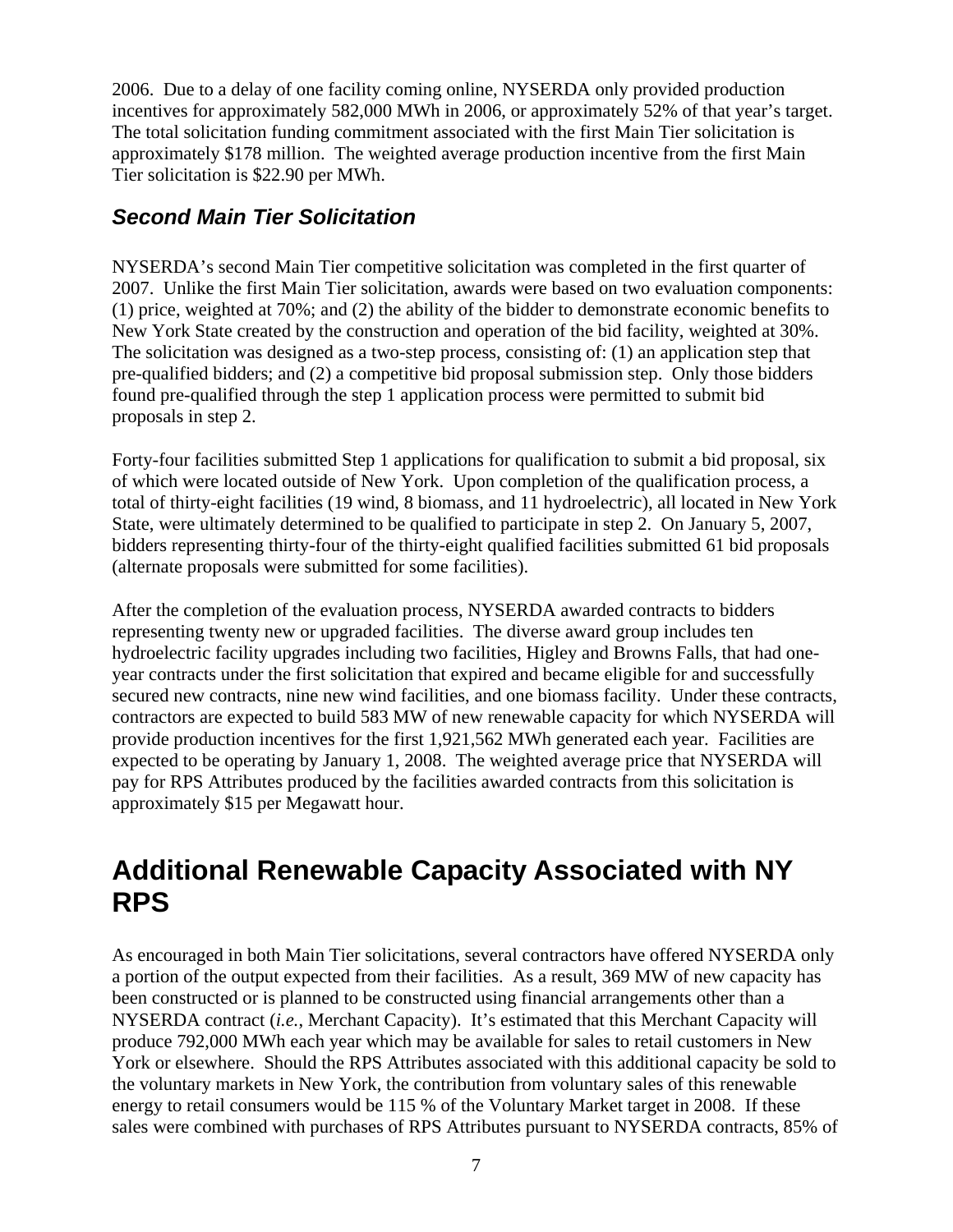the combined target for the Main Tier and Voluntary Market components of the program for 2008 will have been satisfied. However, there is no requirement that generators sell the attributes from this merchant generation into retail markets in New York. RPS program compliance markets outside of New York currently offer generators a higher value market for attributes so it unclear how many of the attributes made available from this Merchant Capacity will contribute to overall New York RPS program targets.

Based on the combination of capacity under contract with NYSERDA and the Merchant Capacity, the total new renewable capacity planned to be installed by the end of 2008 is 1,206 MW, of which 1,184 will be located in New York.

The 1,206 MW of new renewable capacity associated with the RPS is owned or affiliated with six different entities: Brookfield Power, which owns all the hydroelectric facilities under contract; Community Energy/Iberdrola, which owns or is affiliated with the Jordanville Wind Farm under contract; Noble Environmental Power, which owns or is affiliated with several wind farms under contract; PPL Energy Plus, which is affiliated with the Bear Creek Wind Farm; PPM Energy and Horizon Wind, who are co-owners of the Maple Ridge Wind Farm; UPC Wind, which owns or is affiliated with three wind farms under contract; and US Renewables, which owns the Niagara Generating Station that is under contract. The graph below displays the new renewable capacity associated with the RPS as well as the organizations affiliated with this capacity.



Figure 1: New Renewable Capacity Associated with the RPS

Specific details of each Main Tier facility participating in the RPS can be found in Table 2 below.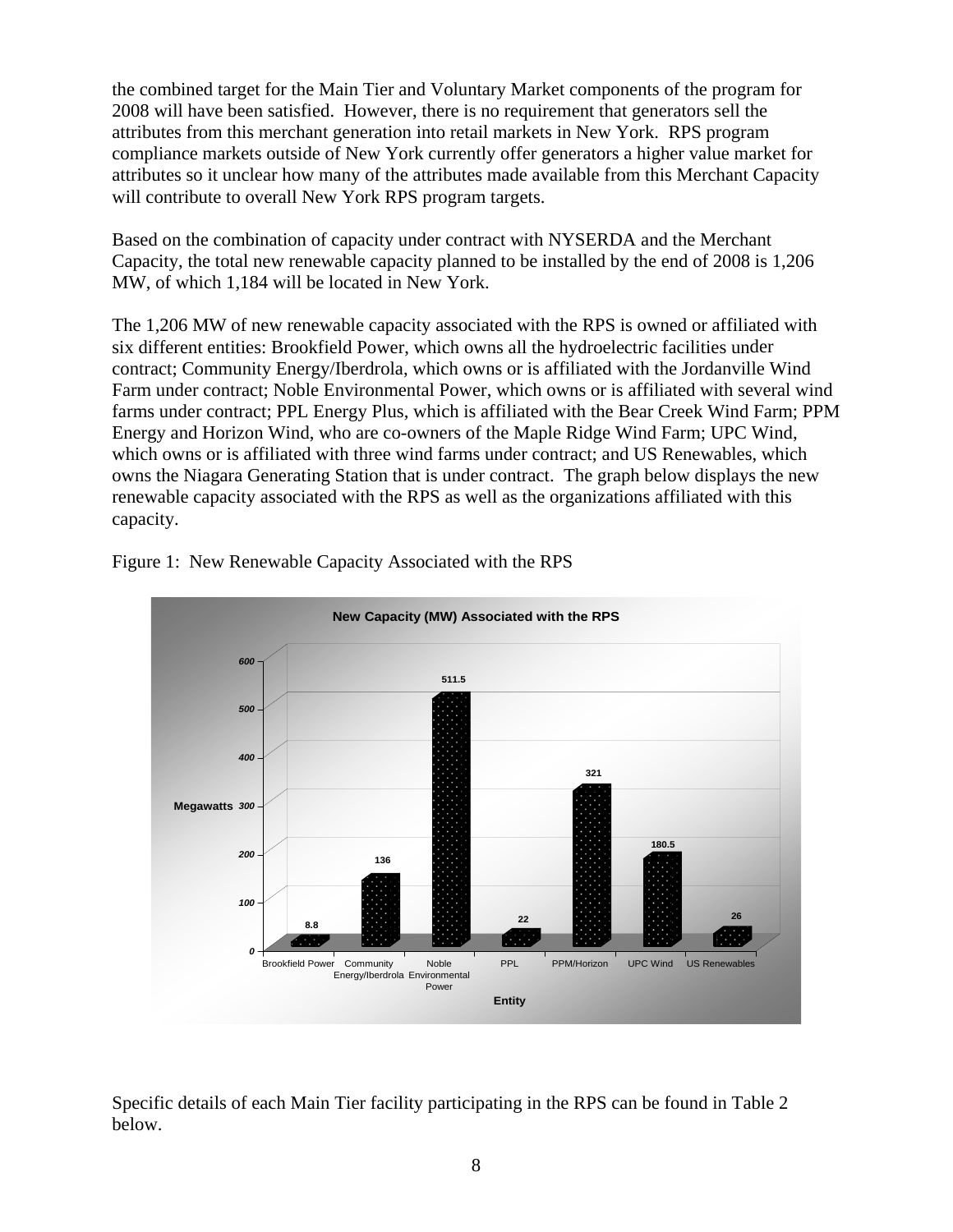<span id="page-11-0"></span>

|                                         |                 |              | <b>New</b>       |          | <b>Annual</b>   |                 |
|-----------------------------------------|-----------------|--------------|------------------|----------|-----------------|-----------------|
|                                         |                 |              | Renewable        | Contract | Contract        | Contract        |
|                                         | <b>Resource</b> |              | Capacity         | Capacity | <b>Ouantity</b> | <b>Duration</b> |
| <b>Facility</b>                         | <b>Type</b>     | Location     | (MW)             | (MW)     | (MWh)           | (years)         |
|                                         |                 |              |                  |          |                 |                 |
| 1st Main Tier Solicitation (RFP 916)    |                 |              |                  |          |                 |                 |
| <b>Spier Falls</b>                      | Hydro           | New York     | 0.8              | 0.8      | 3.582           | 10              |
| Higley Falls*                           | Hydro           | New York     |                  |          | 10,255          | $\mathbf{1}$    |
| <b>Browns Falls*</b>                    | Hydro           | New York     |                  |          | 1,125           | $\mathbf{1}$    |
| Maple Ridge                             | Wind            | New York     | $\overline{321}$ | 231      | 781,916         | $\overline{10}$ |
| <b>Bear Creek</b>                       | Wind            | Pennsylvania | 22               | 22       | 68,704          | $\overline{4}$  |
| <b>Totals for RFP 916</b>               |                 |              | 343.8            | 253.8    | 865,582         |                 |
|                                         |                 |              |                  |          |                 |                 |
|                                         |                 |              |                  |          |                 |                 |
| 2nd Main Tier Solicitation (RFP 1037)** |                 |              |                  |          |                 |                 |
| Niagara Generating Facility             | <b>Biomass</b>  | New York     | 26.0             | 26.0     | 189,525         | 10              |
| <b>Allens Falls</b>                     | Hydro           | New York     | 0.3              | 0.3      | 1,675           | 10              |
| <b>Browns Falls</b>                     | Hydro           | New York     | 0.4              | 0.4      | 1,277           | 10              |
| Colton                                  | Hydro           | New York     | 0.7              | 0.7      | 4,851           | 10              |
| Eagle                                   | Hydro           | New York     | 0.5              | 0.5      | 3.181           | 10              |
| <b>East Norfolk</b>                     | Hydro           | New York     | 0.9              | 0.9      | 6.207           | 10              |
| <b>Higley Falls</b>                     | Hydro           | New York     | 1.9              | 1.9      | 11,648          | 10              |
| Norfolk                                 | Hydro           | New York     | 1.5              | 1.5      | 10.154          | 10              |
| Norwood                                 | Hydro           | New York     | 0.5              | 0.5      | 4,628           | 10              |
| <b>Oswego Falls</b>                     | Hydro           | New York     | 0.6              | 0.6      | 4.049           | 10              |
| Raymondville                            | Hydro           | New York     | 0.7              | 0.7      | 5,044           | 10              |
| <b>Cohocton Wind Farm</b>               | Wind            | New York     | 82.5             | 8.3      | 23,372          | 10              |
| Dutch Hill Wind Farm                    | Wind            | New York     | 42.5             | 4.3      | 12,818          | $\overline{10}$ |
| Jordanville Wind Farm                   | Wind            | New York     | 136.0            | 45.0     | 121,414         | 10              |
| Noble Altona Windpark                   | Wind            | New York     | 102.0            | 96.9     | 270,782         | 10              |
| Noble Bliss Windpark                    | Wind            | New York     | 100.5            | 95.5     | 294,400         | 10              |
| Noble Chateaugay Windpark               | Wind            | New York     | 127.5            | 121.1    | 385,163         | 10              |
| Noble Clinton Windpark I                | Wind            | New York     | 100.5            | 95.5     | 303,599         | 10              |
| Noble Ellenburg Windpark                | Wind            | New York     | 81.0             | 77.0     | 252,107         | 10              |
| Windfarm Prattsburgh                    | Wind            | New York     | 55.5             | 5.6      | 15,670          | 10              |
| <b>Totals for RFP 1037</b>              |                 |              | 862.0            | 583.0    | 1,921,562       |                 |
|                                         |                 |              |                  |          |                 |                 |
| Totals for RFP 916 and RFP 1037         |                 |              | 1,205.8          | 836.8    | 2,787,144       |                 |

#### **Table 2: Main Tier Contract Details**

\* Higley and Browns Falls had 1 year agreements thus enabling them to participate in RFP 1037. Only the contract quantities from RFP 1037 will be

used when calculating progress towards post 2006 program targets

\*\* Lyonsdale Biomass was authorized by the PSC to participate as a Maintenance Resource, therefore it is not inlcuded with "new renewables"

### **Economic and Environmental Impacts**

It is estimated that by the end of program year 2008, project developers will have invested approximately \$1.9 billion to construct the 1,184 MW of in-state renewable capacity associated with the RPS program. The estimated economic benefits that could accrue to New York as a result of in-state investment could exceed \$720 million over the next 20 years, excluding the impact of any economic spill-over or multiplier effects or energy price suppression effects. These economic benefits will come in the form of planning and construction jobs, long term operations and maintenance jobs, property tax benefits to local governments and schools, and energy revenue royalty payments to landowners.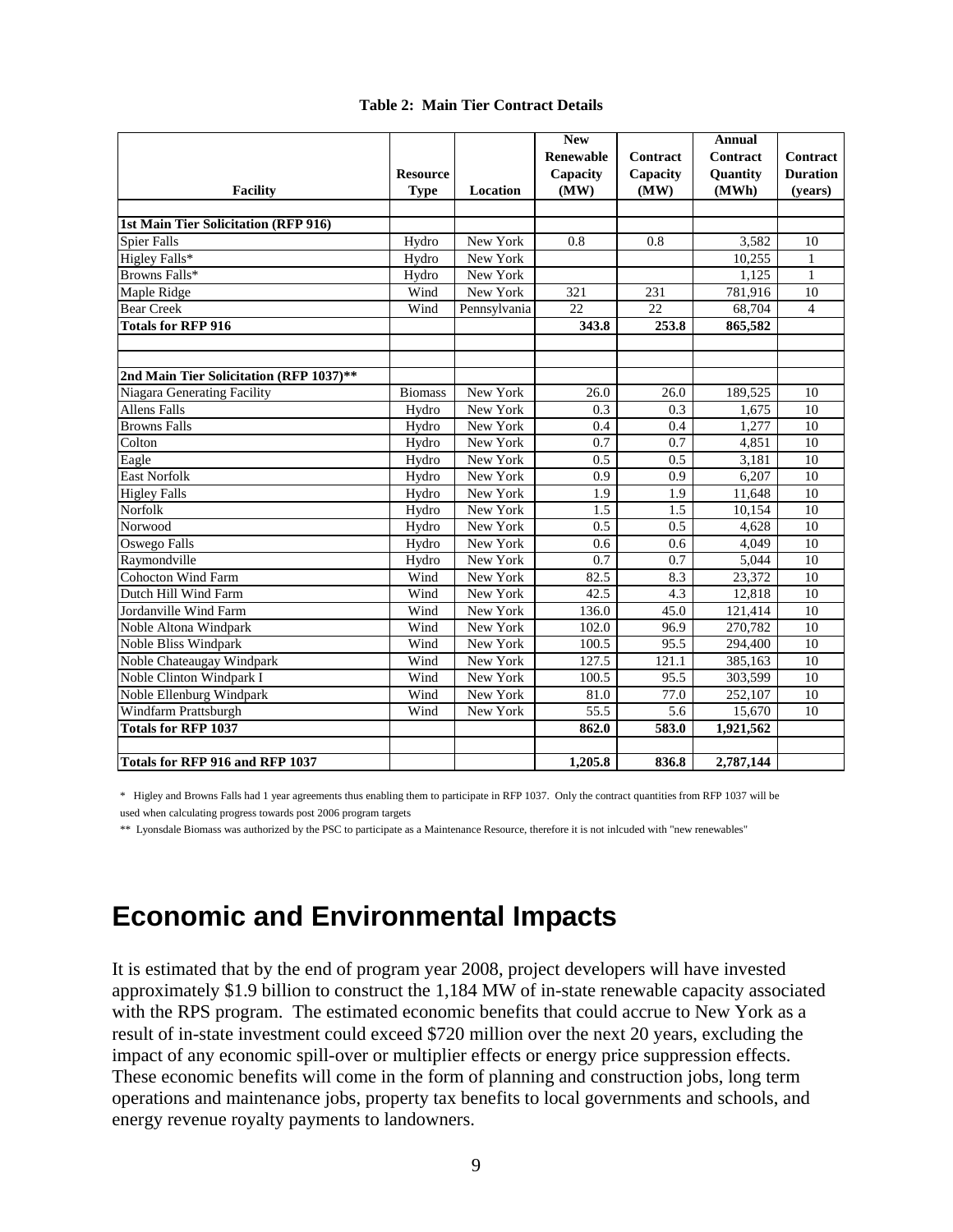<span id="page-12-0"></span>The twenty-six in-state renewable electric generating facilities under contract, inclusive of the Maintenance Tier resources, Boralex and Lyonsdale, will provide added environmental benefits, with potential reductions of 2,200 tons of Nitrogen Oxides, 4,900 tons of Sulfur Oxides, and 1.5 million tons of carbon dioxide per year.

### **Customer-Sited Tier Program Development**

The September 24, 2004 Order established a Customer-Sited Tier to ensure that specified technologies continue to play a role in diversifying the State's energy mix, help avoid distribution system upgrades, stimulate economic development opportunities in the State, and improve the State's environment.

Eligibility requirements for the Customer-Sited Tier were defined in the September 24, 2004 PSC order to include only generation facilities located in New York that have been placed into service on or after January 1, 2003. Technologies identified in the Order as eligible for support are fuel cells (solid-oxide, molten carbonate, proton exchange membrane, and phosphoric acid), solar photovoltaics, and wind turbines rated at 300 kW or less. Anaerobic digestion of animal manure, food wastes, and municipal/industrial wastewater was added as a result of a November  $2005$  PSC Order $9$ .

In its June 28, 2006 Order<sup>[10](#page-12-2)</sup>, the Commission authorized incentive funding for the Customer-Sited Tier through 2009 at \$45 million, directed the development of a Customer-Sited Tier Operating Plan ("CST Plan") for solicitation of customer-sited renewable resources, and included parameters and principles that NYSERDA should use in developing the CST Plan. The Order also established funding allocations among resource categories and eliminated the 300 KW cap on the size of eligible small wind facilities. The June 2006 Order authorized NYSERDA, after consultation with the DPS, to implement the Customer-Sited Tier program pursuant to the allocated funding levels for eligible resources. Comments on a draft version of the CST Plan were received in response to a notice soliciting comments issued by the DPS on December 14, 2006.

The CST Plan can be found at [http://www.dps.state.ny.us/CST\\_OP\\_02-12-07.pdf](http://www.dps.state.ny.us/CST_OP_02-12-07.pdf) . The CST Plan reflects the experience NYSERDA has gained through implementation of similar programs funded by the Systems Benefit Charge (SBC) from 1998 through 2006.

In general, each Customer-Sited Tier solicitation will offer funding support through an open enrollment, first-come, first-served process. Solicitations for each resource category will be issued in 2007. Subsequent competitive solicitations may be issued at NYSERDA's discretion to reach underserved customers, stimulate adoption of new technologies, and build and support markets. The design of the individual program solicitations and the amount of funding to be provided for individual projects will be tailored to the targeted technologies and markets.

 $\overline{a}$ 

<span id="page-12-1"></span><sup>9</sup> Order Approving Request For Inclusion of Methane Digester Systems as Eligible Technologies in the Customer

<span id="page-12-2"></span><sup>&</sup>lt;sup>10</sup> Order on Customer–Sited Tier Implementation, Case 03-E-0188.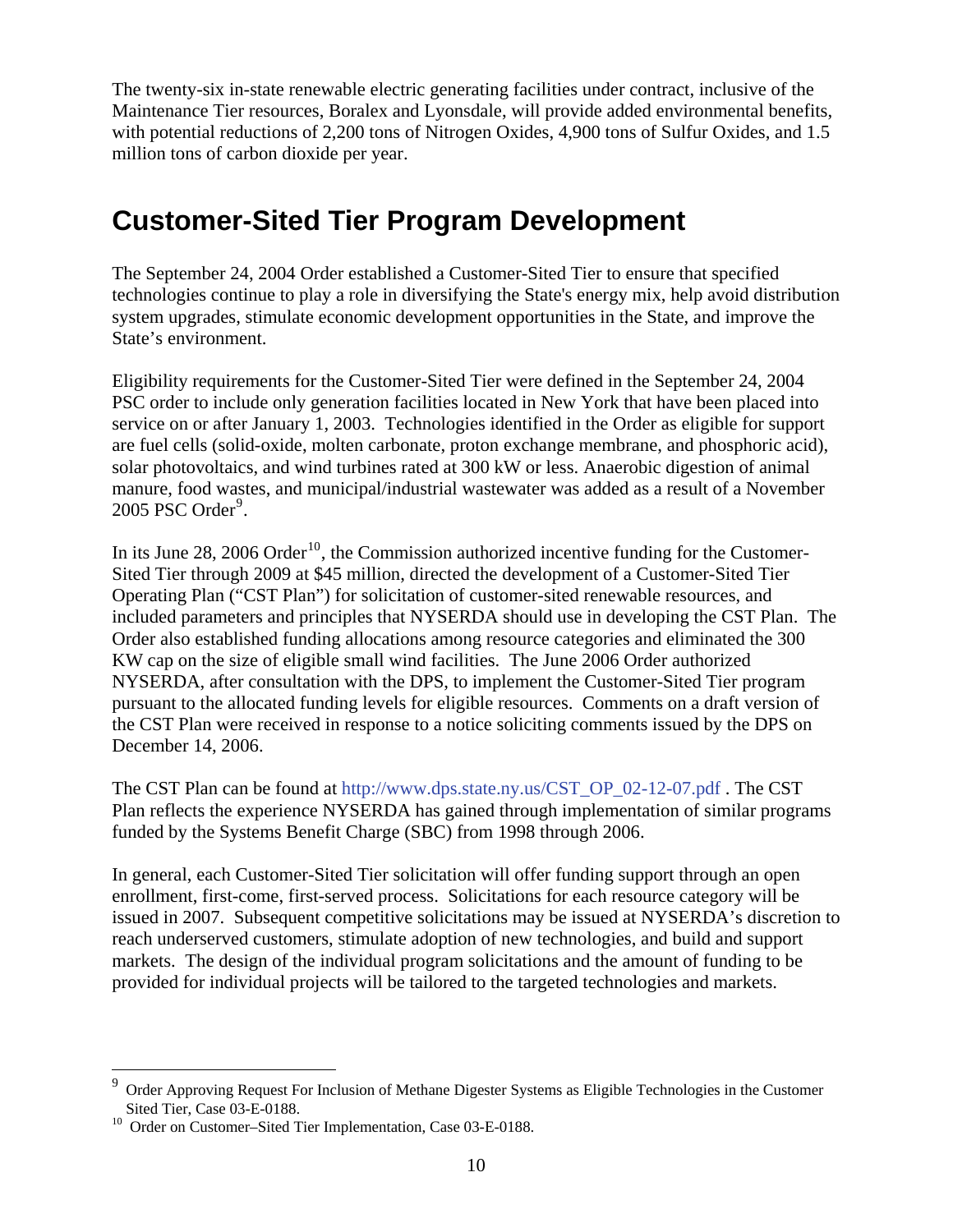## <span id="page-13-0"></span>**Progress and Results[11](#page-13-1)**

Under the first Main Tier solicitation, NYSERDA entered contracts for 865,582 RPS Attributes per year beginning January 1, 2006. Due to the delay of the Maple Ridge wind farm entering commercial operation, NYSERDA only purchased 582,000 RPS Attributes in 2006, or approximately 52% of the 2006 Main Tier energy target. NYSERDA did not conduct a solicitation requiring facilities to be operating and delivering RPS attributes by January 1, 2007 so the only progress toward the 2007 energy targets would be that which was secured in the first solicitation, or approximately 865,582 RPS Attributes. The second Main Tier solicitation was completed in early 2007 and requires facilities to be operating and delivering approximately 1,921,562 RPS Attributes per year beginning January 1, 2008.

Combined, the two competitive Main Tier solicitations conducted through the first quarter of 2007 have resulted in contracts for NYSERDA to provide production incentives for up to 2,775,564 MWh per year from 837 MW of new renewable capacity. As displayed in Table 3, this combined contract quantity of 2,775,564 MWh per year puts New York at 78% of the 2008 Main Tier target, and 28% of the 2013 Main Tier target.

|                    | 2006  | 2007  | 2008  | 2013  |
|--------------------|-------|-------|-------|-------|
| Main Tier Targets  | 1.121 | 2,326 | 3,549 | 9,854 |
| Results (1st & 2nd |       |       |       |       |
| Main Tier          |       |       |       |       |
| Solicitations)     | 582   | 866   | 2,776 | 2,776 |
| Results as % of    |       |       |       |       |
| Target             | 52%   | 37%   | 78%   | 28%   |

**Table 3: Main Tier Targets and Results (000s MWh)** 

#### *Voluntary Market Activity and Executive Order 111 Purchases*

About a dozen competitive energy service providers currently offer clean energy products for sale to retail consumers in New York. While annual data on voluntary market activity is unavailable, Department of Public Service (DPS) staff estimates that in 2006 more than 500,000 customers are participating in green marketing programs and active in voluntary market purchases.

At the close of program year 2006, the NYS Office of General Services has reported that state agency purchases of clean energy pursuant to Executive Order 111 were estimated to be 97,000 MWh or 34% of the 2006 target.

<span id="page-13-1"></span> $\overline{a}$  $11$  Customer-Sited Tier program solicitations are set to begin in 2007.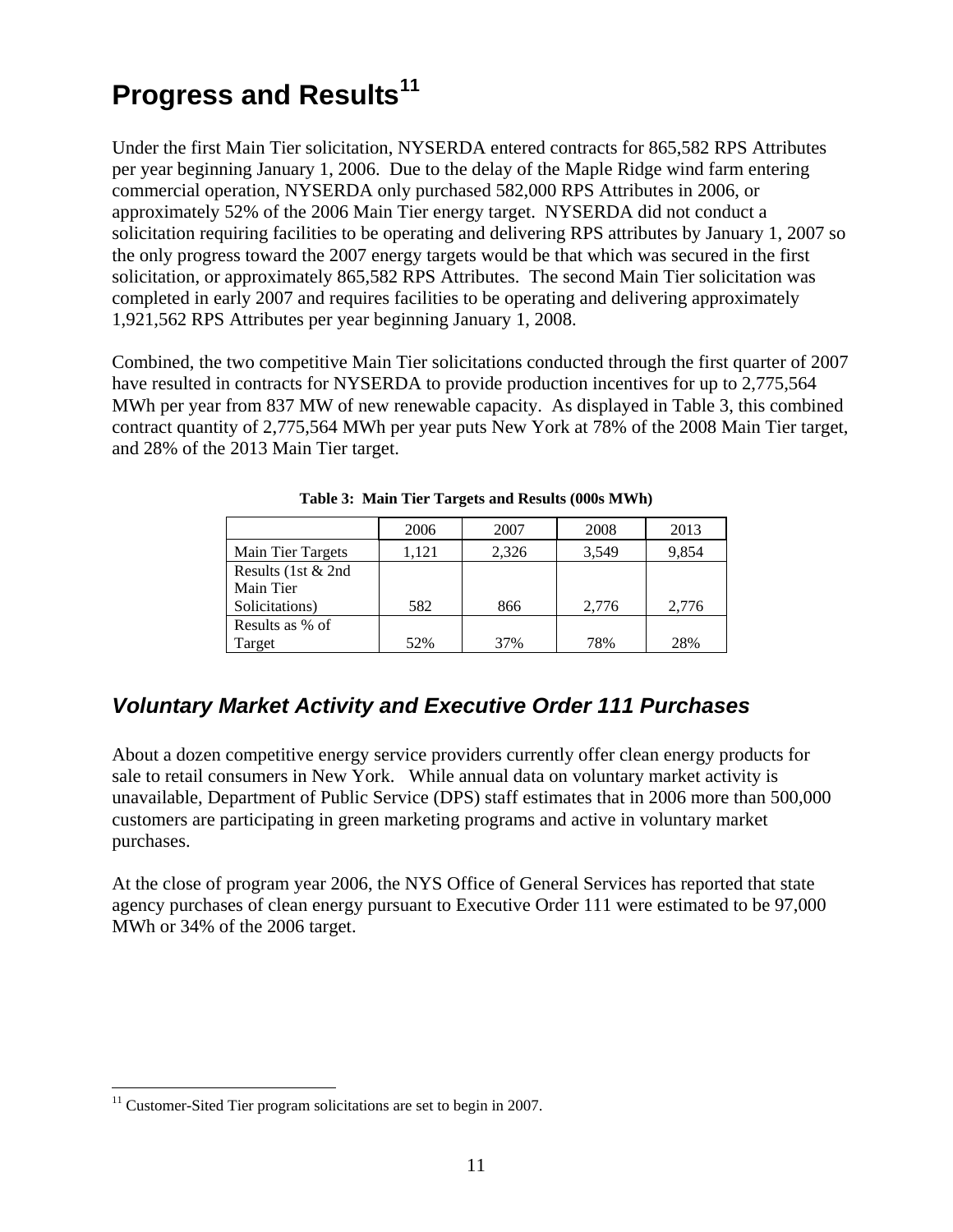### <span id="page-14-0"></span>**Program Funding**

Based on a comprehensive cost study conducted in 2003, the PSC, in the September 24, 2004 Order, specified an escalating annual collection schedule lasting through 2013 and totaling approximately  $$741.3$  million<sup>[12](#page-14-1)</sup>. This collection schedule was designed to only fund NYSERDA's estimated annual expenditures through 2013 that would be required to obtain the incremental annual energy targets for the Main Tier and Customer Tier, and the resulting 2013 targets. $^{13}$  $^{13}$  $^{13}$ 

Recognizing that under the Main Tier, NYSERDA would be entering into long-term contracts requiring payments past 2013, the PSC approved post-2013 collections but deferred to specify those collections until the program was underway and the costs were better known.<sup>[14](#page-14-3)</sup> NYSERDA is currently engaged in an assessment to estimate the costs to achieve the balance of current program targets. This estimate will provide a basis for PSC authorization of necessary funding and associated collections.

### **Funding Commitments and Expenses**

Combined with estimated interest earnings of approximately \$40.7 million, total specified collections and estimated interest is approximately \$782 million. To date, approximately \$572.5 million of the currently specified collections and estimated interest has been committed. This includes approximately \$458.0 million for the  $1<sup>st</sup>$  and  $2<sup>nd</sup>$  Main Tier solicitations, \$45 million for the Customer-Sited Tier (through 2009), \$33.7 million for Maintenance Tier contracts, \$25.6 million for NYSERDA administration, and \$12.2 million for NYS fees<sup>[15](#page-14-4)</sup>. Based on these commitments and estimated interest earnings, approximately \$209.5 million of the currently specified collections is available for future program activity. As discussed above, total program funding of \$741.3 million is not expected to be sufficient in terms of achieving current program targets and additional funding will be required.

Funding commitments made to date along with available specified collections is displayed in Figure 2 (in millions of dollars). Complete program budget details can be found in Appendix A.

 $\overline{a}$ <sup>12</sup> Order Regarding Retail Renewable Portfolio Standard, Case 03-E-0188.

<span id="page-14-3"></span><span id="page-14-2"></span><span id="page-14-1"></span><sup>&</sup>lt;sup>13</sup> The collection schedule did not include costs associated with program administration or maintenance tier contracts  $14$  Order Regarding Petitions for Clarification and Reconsideration, Case 03-E-0188.

<span id="page-14-4"></span><sup>&</sup>lt;sup>15</sup> NYS fees are assessed to NYSERDA as cost recovery for staff time at various state agencies involved in NYSERDA programs.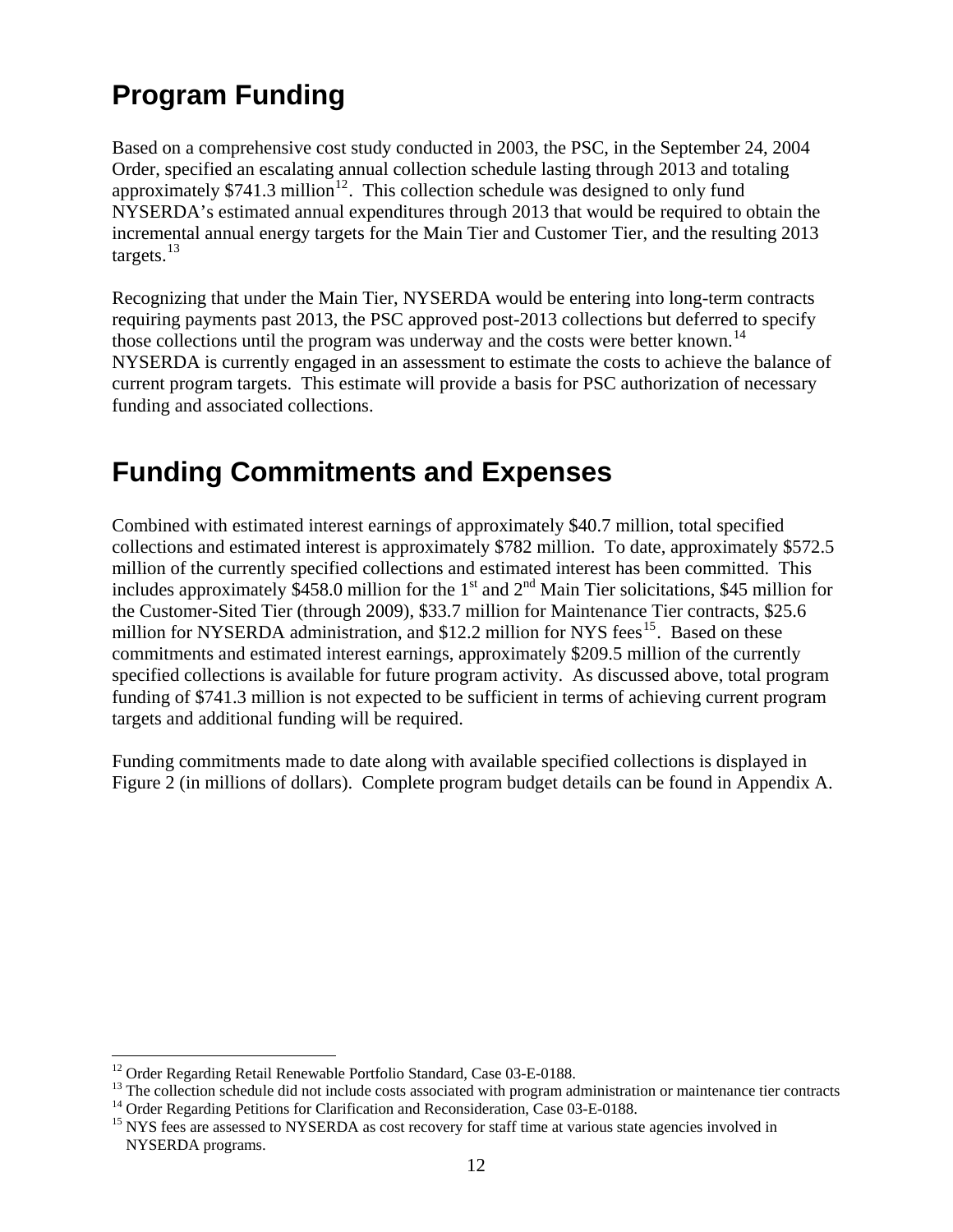



Program expenditures on a cumulative basis through the first quarter 2007 are shown in Table 4.

| <b>Expenditure</b>                                 | Through 1 <sup>st</sup> Qtr<br>2007 |
|----------------------------------------------------|-------------------------------------|
| NYSERDA Program Administration Costs*:             |                                     |
| Salaries and Overhead                              | \$<br>1,962,595                     |
| <b>Consulting Support</b>                          | \$<br>692,170                       |
| Evaluation – staff overhead and consultant support | \$<br>83,384                        |
| <b>NYS</b> Fees                                    | \$<br>567,925                       |
| Main Tier Contracts Expenditures                   | \$14,142,230                        |
| Maintenance Resource Expenditures**                |                                     |
| Customer-Sited Tier Expenditures***                | 0                                   |
|                                                    |                                     |
| <b>Total Expenditures</b>                          | \$17,448,304                        |

#### **Table 4. Program Expenditures**

\* Includes estimated overhead.

 \*\* Due to invoicing delays, NYSERDA has not paid for Maintenance Resource RPS Attributes during the reporting period.

\*\*\* Customer-Sited Tier expenditures associated with RPS program begin in 2007.